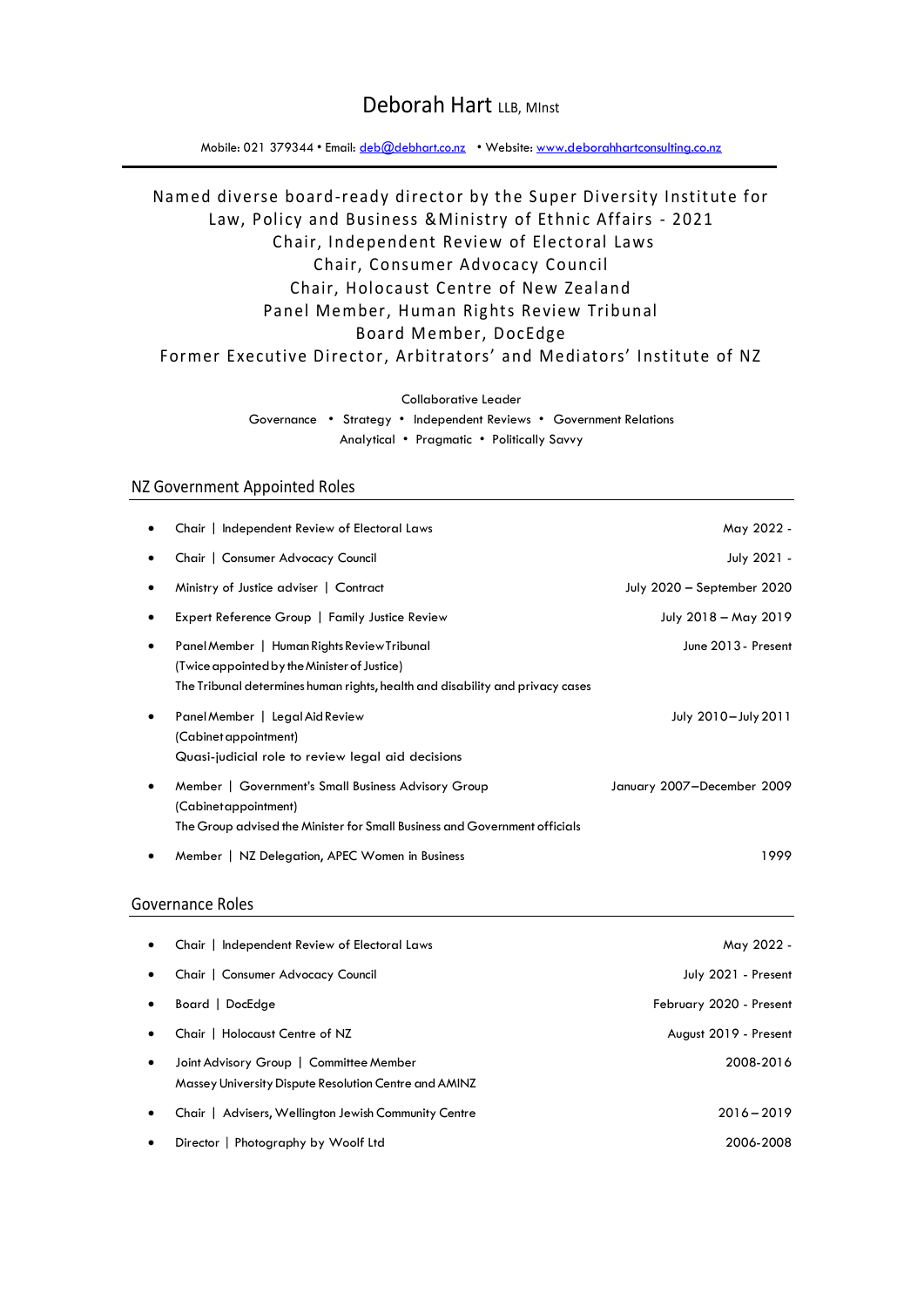### Professional Experience

| ٠         | Independent reviewer including: |                                                                       |                           |
|-----------|---------------------------------|-----------------------------------------------------------------------|---------------------------|
|           | $\circ$                         | Independent review of Aoteoroa New Zealand's electoral laws           | May $2022 - present$      |
|           |                                 | New Zealand Bar Association                                           | January 2020 – March 2020 |
|           | $\circ$                         | Independent Reviewer, Banking Ombudsman Scheme                        | August - December 2019    |
| $\bullet$ |                                 | Government relations adviser and strategist for various organisations | 2019 - present            |
|           |                                 | Mentor to various executives                                          | 2019 - present            |

# Director

ASH NZ (part-time) August 2019 – 10 June 2022

ASH NZ is the pre-eminent smokefree lobby group in NZ. As its director, I provide support to the board, head day-today operations and oversee strategy, communications and stakeholder engagement. Key to the role is being the face of the organisation and as such I provide significant amounts of media engagement.

| Executive Director                                           |                        |
|--------------------------------------------------------------|------------------------|
| Arbitrators' and Mediators' Institute of New Zealand (AMINZ) | May 2008 – August 2019 |

AMINZ is New Zealand's largest professional membership organisation for people working in dispute resolution.

| Governance  | • Executive Director participating in the governing board                                                                                                                                                                            |  |  |
|-------------|--------------------------------------------------------------------------------------------------------------------------------------------------------------------------------------------------------------------------------------|--|--|
|             | • Chaired various working groups and committees                                                                                                                                                                                      |  |  |
|             | • Provided majority of board reports                                                                                                                                                                                                 |  |  |
| Strategic   | • Supported the Board to strategise and ensure implementation                                                                                                                                                                        |  |  |
| Development | • Oversaw membership growth of over 150%                                                                                                                                                                                             |  |  |
|             | • Introduced Maori initiatives                                                                                                                                                                                                       |  |  |
|             | • Led diversity and inclusion initiatives including:                                                                                                                                                                                 |  |  |
|             | Rebranding<br>$\circ$<br>Signing of a gender diversity pledge which instituted accountability<br>$\circ$<br><b>Educational initiatives</b><br>$\circ$                                                                                |  |  |
|             | • AMINZ International – initiated a long-term strategy to make New Zealand a centre<br>for international commercial dispute resolution, including:                                                                                   |  |  |
|             | Secured two lots of amendments to the Arbitration Act 1996 to position New<br>$\Omega$<br>Zealand as a more attractive arbitration destination<br>Numerous articles in the national and international press to promote NZ<br>$\circ$ |  |  |
|             | • Increased work for members, including:                                                                                                                                                                                             |  |  |
|             | Legislative reform to make arbitral appointments instead of the High Court and<br>$\circ$<br>ensured AMINZ appointed to that role                                                                                                    |  |  |
|             | Negotiated and delivered an independent mediation service for EQC<br>$\circ$                                                                                                                                                         |  |  |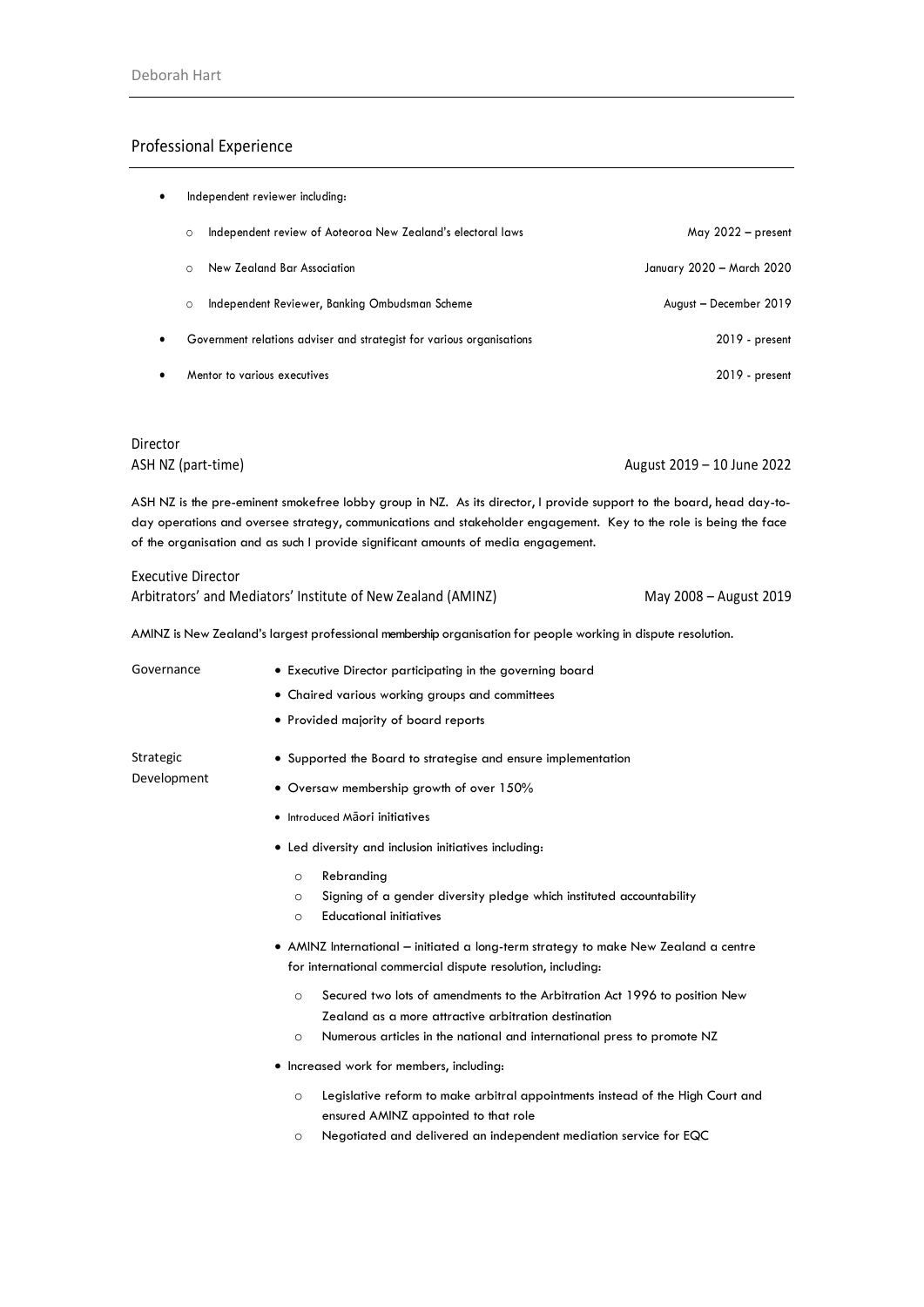|                                  | Established new lists of dispute resolvers and successfully took them to market<br>$\circ$                                                                                                                                                                                                                                                                                                                                                                                                                                                                                                 |
|----------------------------------|--------------------------------------------------------------------------------------------------------------------------------------------------------------------------------------------------------------------------------------------------------------------------------------------------------------------------------------------------------------------------------------------------------------------------------------------------------------------------------------------------------------------------------------------------------------------------------------------|
| Administration and<br>Management | • 2015 – highly commended in the AUT Excellence in Business Support Awards for the<br>excellent administration of the Institute                                                                                                                                                                                                                                                                                                                                                                                                                                                            |
|                                  | • Ensured the Institute delivered its business plane within budget                                                                                                                                                                                                                                                                                                                                                                                                                                                                                                                         |
|                                  | • Appointed disputes resolvers pursuant to statutes and agreements                                                                                                                                                                                                                                                                                                                                                                                                                                                                                                                         |
|                                  | • Administered the AMINZ Complaints Service                                                                                                                                                                                                                                                                                                                                                                                                                                                                                                                                                |
|                                  | • Managed dispute resolution schemes, notably the EQC Mediation Service and the<br><b>National Panel of Conciliators</b>                                                                                                                                                                                                                                                                                                                                                                                                                                                                   |
| Advocacy and<br>Promotion        | • Successfully lobbied for legisaltion and the increased use of dispute resolution,<br>including for:                                                                                                                                                                                                                                                                                                                                                                                                                                                                                      |
|                                  | <b>Family disputes</b><br>$\circ$                                                                                                                                                                                                                                                                                                                                                                                                                                                                                                                                                          |
|                                  | Farm debt<br>$\circ$                                                                                                                                                                                                                                                                                                                                                                                                                                                                                                                                                                       |
|                                  | Construction disputes<br>$\circ$                                                                                                                                                                                                                                                                                                                                                                                                                                                                                                                                                           |
|                                  | Consequences of disasters, especially earthquakes<br>$\circ$                                                                                                                                                                                                                                                                                                                                                                                                                                                                                                                               |
|                                  | • Positioned AMINZ as the voice of dispute resolution in NZ and internationally                                                                                                                                                                                                                                                                                                                                                                                                                                                                                                            |
|                                  | • Regularly in the media including Nine to Noon, Radio NZ on the Ministerial Review of<br>the Human Rights Commission by Judge Coral Shaw, 19 May 2018                                                                                                                                                                                                                                                                                                                                                                                                                                     |
|                                  | • Regularly advocated in the national press. Examples included:                                                                                                                                                                                                                                                                                                                                                                                                                                                                                                                            |
|                                  | The non-violent resolution of disputes - RadioLive, 5 December 2018<br>$\circ$<br>Negotiating neighbourhood disputes - The Project, 1 August 2018<br>$\circ$<br>NZ could be an international arbitration centre - Newsroom, 4 May 2018<br>$\circ$<br>Arbitration of family disputes - NZHerald, 7 March 2017<br>$\circ$                                                                                                                                                                                                                                                                    |
|                                  | • Represented AMINZ internationally, including:                                                                                                                                                                                                                                                                                                                                                                                                                                                                                                                                            |
|                                  | 14th International Federation of Commercial Arbitration Institute's Biennial<br>$\circ$<br>Conference, Hong Kong, 15 October 2017 - invited presenter on rights of<br>appeal in arbitration<br>Centre for International Law, National University of Singapore, 17-18 January<br>$\circ$<br>2017 – invited presenter on making conciliation work for international disputes<br>International Council for Commercial Arbitration (ICCA), Board of Governors'<br>$\circ$<br>meeting, Miami, March 2014<br>International Academy of Mediators, board meeting, Paris, September 2013<br>$\circ$ |
|                                  | • Represented AMINZ nationally, including:                                                                                                                                                                                                                                                                                                                                                                                                                                                                                                                                                 |
|                                  | Numerous occasions at Parliamentary Select Committees<br>$\circ$<br>AMINZ Gender Diversity Pledge, Grand Hall, Parliament, April 2018<br>$\circ$                                                                                                                                                                                                                                                                                                                                                                                                                                           |
| Employee<br>Engagement           | • Nurtured and mentored talent in the AMINZ team and ensured that they had<br>opportunities for professional development                                                                                                                                                                                                                                                                                                                                                                                                                                                                   |
| Relationship                     | • Worked with dispute resolution suppliers, law firms and other stakeholders, including                                                                                                                                                                                                                                                                                                                                                                                                                                                                                                    |
| Management                       | competitors, on various projects nationally and internationally                                                                                                                                                                                                                                                                                                                                                                                                                                                                                                                            |
| <b>Promoting New</b>             | • Secured AMINZ as the country representative at the United Nations Commission on                                                                                                                                                                                                                                                                                                                                                                                                                                                                                                          |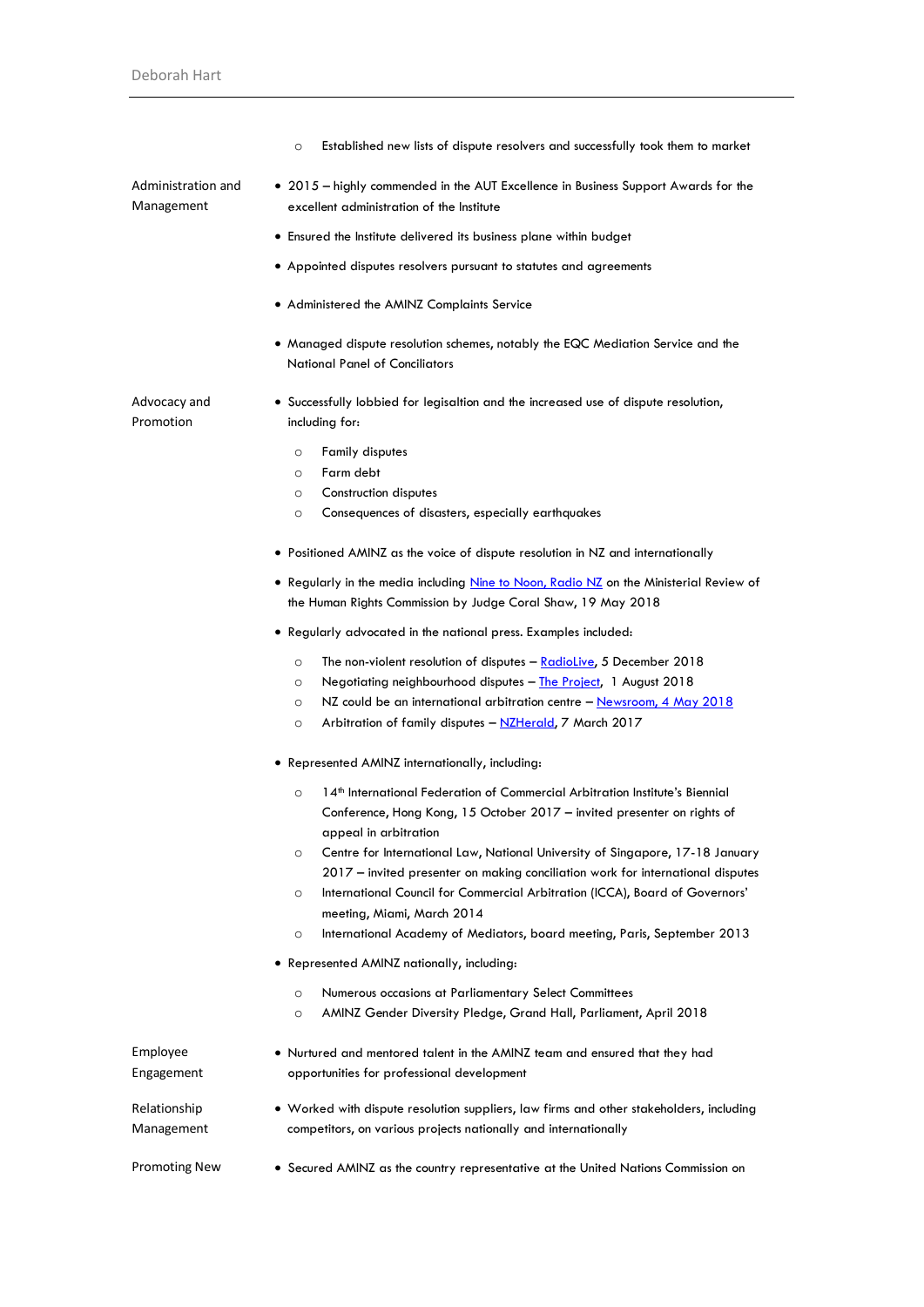| Zealand                                                 | International Trade Law (UNICTRAL) working group on arbitration and mediation                                                                                                                                                                                                                                         |  |  |
|---------------------------------------------------------|-----------------------------------------------------------------------------------------------------------------------------------------------------------------------------------------------------------------------------------------------------------------------------------------------------------------------|--|--|
| Internationally                                         | • Organised an event to promote NZ arbitration, co-hosted by New Zealand's<br>Permanent Representative to the United Nations, in New York.                                                                                                                                                                            |  |  |
|                                                         | • Presented on mediation in New Zealand, Asia-Pacific Mediation Conference 2012,<br>Hong Kong (published 2013)                                                                                                                                                                                                        |  |  |
|                                                         | • Spear-headed the programmes for delegates from the Cook Islands, Kiribati, Fiji,<br>Tonga, Papua New Guinea and Samoa to attend the AMINZ Conference, 2015                                                                                                                                                          |  |  |
| <b>Forming Strategic</b><br>Alliances &<br>Partnerships | • Managed a 5-year collaboration with the Australian Centre of International<br>Commercial Arbitration (ACICA) to host the world's largest and most prestigious<br>arbitration event, the ICCA Congress, Sydney 2018. AMINZ and ACICA won the right<br>to co-host the Congress and hosted an add-on day in Queenstown |  |  |
|                                                         | • Twice negotiated agreement with the Chartered Institute of Arbitrators ensuring<br>continued reciprocal rights of membership with this prestigious international body,<br>including negotiations in London                                                                                                          |  |  |
|                                                         | General Manager   Managing Director   Board Member                                                                                                                                                                                                                                                                    |  |  |
| Photography by Woolf Limited                            | August 1997 - May 2008                                                                                                                                                                                                                                                                                                |  |  |
|                                                         | Market leader in the photographic industry and a Wellington institution                                                                                                                                                                                                                                               |  |  |
| Key                                                     | • Board Director                                                                                                                                                                                                                                                                                                      |  |  |
| Accomplishments                                         | • Leadership of the business                                                                                                                                                                                                                                                                                          |  |  |
|                                                         | • Responsible for human resources for up to 25 employees plus contractors                                                                                                                                                                                                                                             |  |  |
|                                                         |                                                                                                                                                                                                                                                                                                                       |  |  |

## Previous Experience

| $\bullet$ | Solicitor – Nunan & Bloom, Melbourne, Australia         | January 1988-December 1990  |
|-----------|---------------------------------------------------------|-----------------------------|
|           | Solicitor – Dessau Millstein, Melbourne, Australia      | February 1986 - June 1987   |
|           | Solicitor - Craig, Bell & Bond, Wellington, New Zealand | January 1985 – January 1986 |

## Education

| $\bullet$ | Institute of Directors Company Directors' Course      | 2020 |
|-----------|-------------------------------------------------------|------|
| $\bullet$ | Institute of Directors' Finance Course                | 2020 |
| $\bullet$ | Introduction to Dispute Resolution, Massey University | 2005 |
| $\bullet$ | Evidence and Advocacy, Massey University              | 2004 |
| $\bullet$ | Admitted to the Bar, Victoria, Australia              | 1987 |
| ٠         | Admitted to the Bar, New Zealand                      | 1985 |